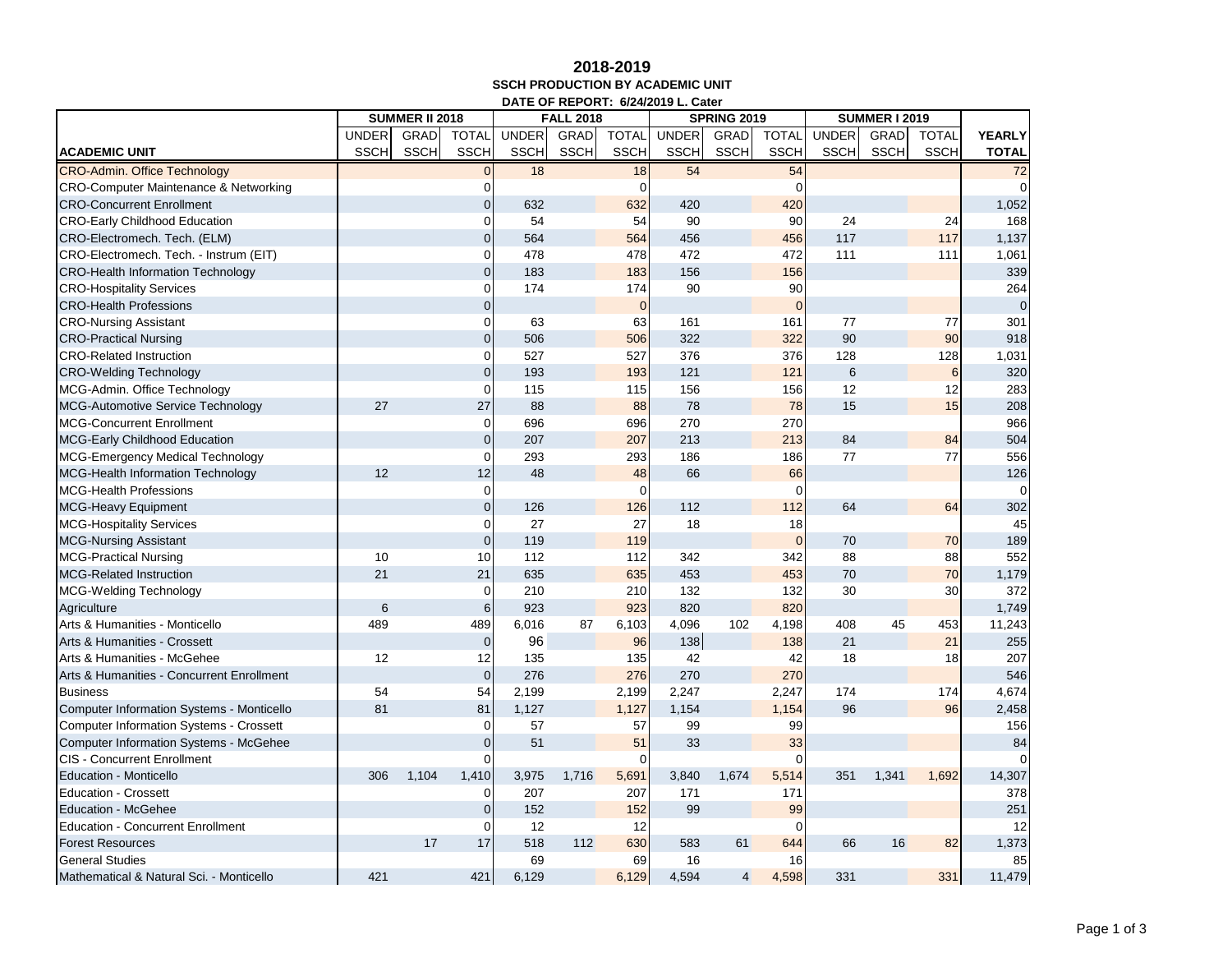|                                               |              | <b>SUMMER II 2018</b> |                |              | <b>FALL 2018</b> |              |             | <b>SPRING 2019</b> |                | <b>SUMMER I 2019</b> |             |              |                |
|-----------------------------------------------|--------------|-----------------------|----------------|--------------|------------------|--------------|-------------|--------------------|----------------|----------------------|-------------|--------------|----------------|
|                                               | <b>UNDER</b> | <b>GRAD</b>           | <b>TOTAL</b>   | <b>UNDER</b> | <b>GRAD</b>      | <b>TOTAL</b> | UNDER       | GRAD               | <b>TOTAL</b>   | <b>UNDER</b>         | <b>GRAD</b> | <b>TOTAL</b> | <b>YEARLY</b>  |
| <b>ACADEMIC UNIT</b>                          | SSCHI        | SSCHI                 | <b>SSCH</b>    | <b>SSCH</b>  | SSCH             | <b>SSCH</b>  | <b>SSCH</b> | SSCH               | <b>SSCH</b>    | SSCH                 | <b>SSCH</b> | <b>SSCH</b>  | <b>TOTAL</b>   |
| Mathematical & Natural Sci. - Crossett        |              |                       |                | 24           |                  | 24           | 51          |                    | 51             |                      |             |              | 75             |
| Mathematical & Natural Sci. - McGehee         | 51           |                       | 51             | 163          |                  | 163          | 97          |                    | 97             | 32                   |             | 32           | 343            |
| Math & Natural Sci. - Concurrent Enrollment   |              |                       | $\Omega$       | 317          |                  | 317          | 237         |                    | 237            |                      |             |              | 554            |
| <b>Military Science</b>                       |              |                       | $\Omega$       |              |                  | $\Omega$     |             |                    | $\overline{0}$ |                      |             |              | $\mathbf 0$    |
| <b>Music</b>                                  | 26           | 114                   | 140            | 1.114        | 93               | 1,207        | 776         | 93                 | 869            | 12                   |             | 12           | 2,228          |
| <b>Music - Concurrent Enrollment</b>          |              |                       | $\overline{0}$ |              |                  | $\mathbf{0}$ |             |                    | $\overline{0}$ |                      |             |              | $\overline{0}$ |
| <b>Nursing</b>                                | 140          |                       | 140            | 993          |                  | 993          | 1,023       |                    | 1,023          | 197                  |             | 197          | 2,353          |
| Social & Behavioral Sciences - Monticello     | 318          |                       | 318            | 4,427        |                  | 4,427        | 4,406       |                    | 4,406          | 192                  |             | 192          | 9,343          |
| Social & Behavioral Sciences - Crossett       |              |                       | $\Omega$       | 99           |                  | 99           | 135         |                    | 135            |                      |             |              | 234            |
| Social & Behavioral Sciences - McGehee        |              |                       | $\Omega$       | 51           |                  | 51           | 87          |                    | 87             |                      |             |              | 138            |
| Social & Beh Sciences - Concurrent Enrollment |              |                       |                | 57           |                  | 57           | 72          |                    | 72             |                      |             |              | 129            |
|                                               |              |                       |                |              |                  |              |             |                    | $\Omega$       |                      |             |              |                |
| <b>TOTALS</b>                                 |              |                       | 3,209          | 35,255       | 2,008            | 37,263       |             |                    |                |                      |             |              | 40.472         |
|                                               |              |                       |                |              |                  |              |             |                    |                |                      |             |              |                |
| <b>Total Monticello SSCH</b>                  | 1,841        | 1,235                 | 3,076          | 27,490       | 2,008            | 29,498       | 23,555      | 1,934              | 25,489         | 1,827                | 1,402       | 3,229        | 61,292         |
| <b>Total Crossett SSCH</b>                    | $\mathbf{0}$ | $\mathbf 0$           | $\overline{0}$ | 3,243        | $\mathbf{0}$     | 3,243        | 2,892       |                    | 2,892          | 574                  |             | 574          | 6,709          |
| Total McGehee SSCH                            | 133          | $\Omega$              | 133            | 2,538        | 0                | 2,538        | 2,114       |                    | 2,114          | 560                  |             | 560          | 5,345          |
| <b>Total Concurrent Enrollment</b>            | $\mathbf{0}$ | $\Omega$              | $\Omega$       | 1.990        | $\mathbf{0}$     | 1,990        | 1,269       |                    | 1,269          | $\mathbf 0$          |             | 0            | 3,259          |
| <b>TOTALS</b>                                 | 1,974        | 1,235                 | 3,209          | 35,261       | 2,008            | 37,269       | 29,830      | 1,934              | 31,764         | 2,961                | 1,402       | 4,363        | 76,605         |
|                                               |              |                       |                |              |                  |              |             |                    |                |                      |             |              |                |
| Crossett                                      |              |                       |                |              |                  |              |             |                    |                |                      |             |              |                |
| <b>Technical</b>                              | $\mathbf{0}$ | $\mathbf{0}$          | $\overline{0}$ | 2,760        | $\mathbf{0}$     | 2,760        | 2,298       |                    | 2,298          | 553                  |             | 553          | 5,611          |
| Non-Technical                                 | $\Omega$     | $\Omega$              | $\Omega$       | 483          | $\Omega$         | 483          | 594         |                    | 594            | 21                   |             | 21           | 1,098          |
| <b>Concurrent Enrollment</b>                  | $\mathbf{0}$ | $\mathbf{0}$          | $\Omega$       | 632          | $\mathbf{0}$     | 632          | 420         |                    | 420            | $\mathbf{0}$         |             | $\Omega$     | 1,052          |
| <b>Total Crossett</b>                         | $\Omega$     | $\mathbf 0$           | $\Omega$       | 3,875        | 0                | 3,875        | 3,312       |                    | 3,312          | 574                  |             | 574          | 7,761          |
|                                               |              |                       |                |              |                  |              |             |                    |                |                      |             |              |                |